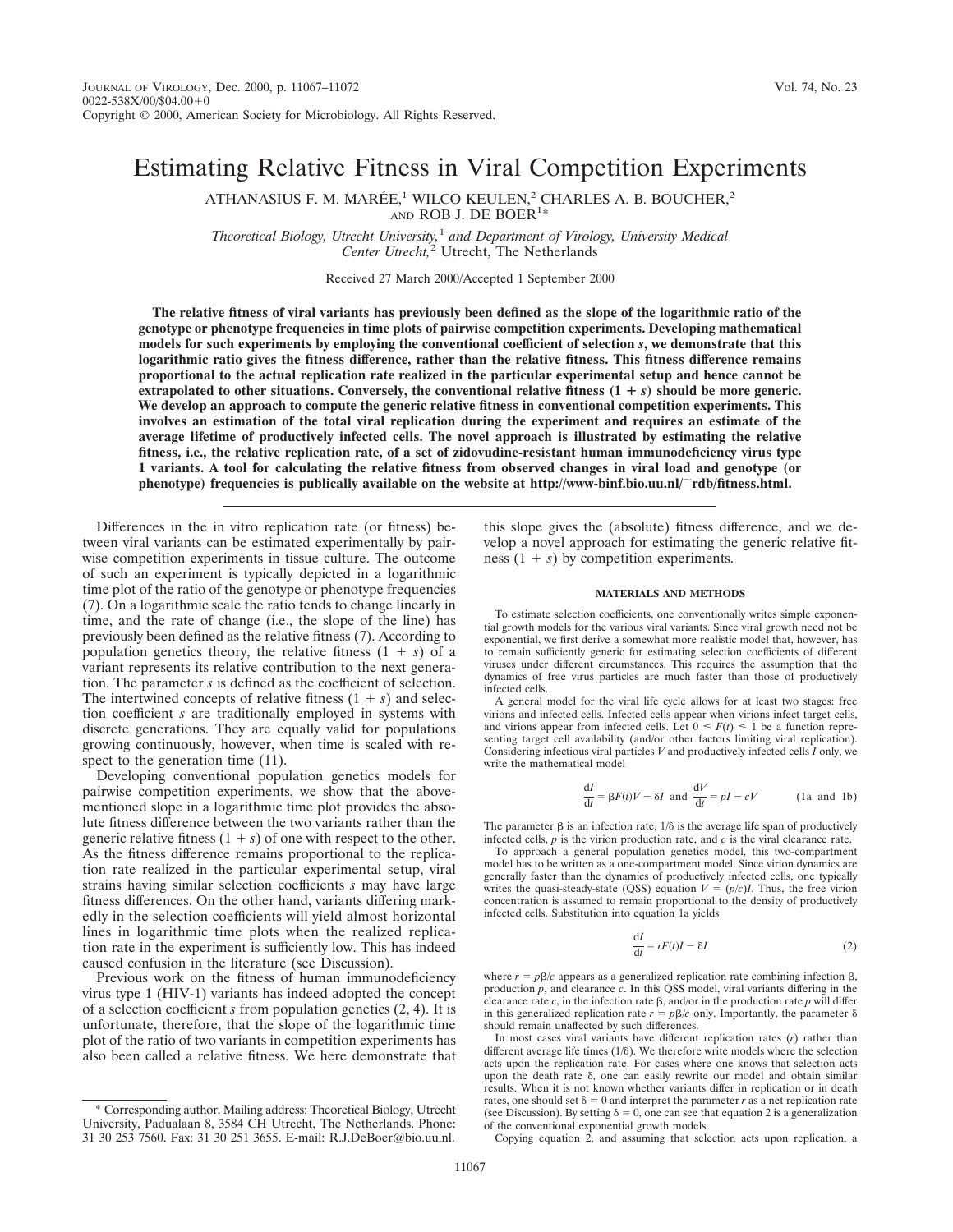

FIG. 1. Simulations of competition experiments under unlimiting conditions, i.e.,  $F = 1$ . (A) An in silico experiment of 10 days with  $r = 1$ /day and  $s = -0.1$ . (B) A 2-day experiment with a rapidly replicating virus, i.e.,  $r = 10$ /day and  $s = -0.01$ . Although the relative fitness of the mutant is 90% in panel A and 99% in panel B, the slope of the logarithmic ratio plot  $rs = 0.1$ /day is identical; i.e., the fitness difference is the same (note the difference in the scales of the horizontal axes). In both panels  $\delta = 0.5$ /day and  $W(0) = M(0) = 1$ . The solid lines in the top panels show the total virus concentration ( $W + M$ ); the dashed lines show the wild-type virus *W*, and the dash and dotted lines show the mutant *M*.

population genetics model of a competition experiment with a wild-type virus *W* and a mutant *M* is written as

$$
\frac{dW}{dt} = rF(t)W - \delta W \text{ and } \frac{dM}{dt} = r(1+s)F(t)M - \delta M \quad (3a \text{ and } 3b)
$$

where *s* is the conventional selection coefficient. This parameter *s* is fixed and independent of the time-dependent conditions  $F(t)$ , and it will generally be negative. In competition experiments, one is interested in the (nondimensional) relative fitness  $(1 + s)$ . A conventional summary of competition experiments is a logarithmic time plot of the genotype (or phenotype) ratio *M/W* (7). By writing exponential growth, one previously assumed nonlimiting conditions; i.e., one assumed  $F(t) = 1$  in equations 3, to be able to write the solutions  $W(t)$  $W(0)e^{(r - \delta)t}$  and  $M(t) = M(0)e^{[r(1 + s) - \delta]t}$ . From these solutions one can easily see that the logarithmic ratio obeys

$$
\ln\left[\frac{M(t)}{W(t)}\right] - \ln\left[\frac{M(0)}{W(0)}\right] = rst
$$
\n(4)

Thus, in a time plot the logarithmic ratio is expected to change linearly with slope  *and is expected to be independent of*  $\delta$ *. Finally, note that*  $\bar{W}$  *need not represent* the wild-type virus but may equally well represent the "best mutant" when the competition experiment involves two mutants.

### **RESULTS**

The mathematical model is employed to simulate conventional competition experiments. Figure 1 depicts two typical experiments for the typical situation of exponential growth. The top panels depict the virus density (in arbitrary units), and the bottom panels depict the logarithmic time plot of the genotype ratio. Below we will address other in silico (computer) experimental conditions.

The mathematical model demonstrates that the conventional approach of estimating the slope in logarithmic time plots of genotype ratios provides an estimate for *rs*, i.e., the product of the actual replication rate *r* and the selection coefficient *s*. This is the absolute fitness difference between the two variants in this particular experiment [i.e., the mutant replicates at a rate of  $(r + rs)/day$ . Estimating the selection coefficient, and hence the relative fitness, therefore requires an estimate of the wild-type replication rate *r*. Steep slopes of the logarithmic ratios do not necessarily imply large selection coefficients; a steep slope may also reflect a high replication rate *r*. For our in silico experiments, Fig. 1 illustrates that viruses having a relative fitness of 90% (Fig. 1A) or of 99% (Fig. 1B) show the same slope on the logarithmic ratio plot when the replication rates differ 10-fold. In general this means that fitness differences cannot easily be extrapolated to other circumstances involving different replication rates (such as the in vivo situation), because they depend on the actual replication rate realized under the in vitro tissue culture conditions.

**Estimating the replication rate.** Thus, for estimating the relative fitness of a variant, the replication rate *r* has to be determined. The simplest situation is the nonlimiting condition  $F(t) =$ 1, with exponential growth of both strains. Plotting the natural logarithm of the wild-type virus concentration over time (see the dashed line in Fig. 1A, where we plot the  $log_{10}$  values), one obtains a straight line with a slope of  $(r - \delta)/day$ , which is the net replication rate of the wild-type virus. For estimating the selection coefficient *s*, however, one needs to know the replication rate *r*, whereas the slope gives the net replication rate  $\delta$ ). For the in vivo situation  $\delta$  has been estimated for several viruses (6, 12, 15, 16, 19). There are limited data on the average lifetime of productively infected cells  $(1/\delta)$  for the in vitro situation, however. A paper by Gandhi et al. (3) shows for HIV-1 that in vitro  $>50\%$  of CD4<sup>+</sup> T cells are depleted in 2 to 3 days, suggesting that for HIV-1  $\delta$  may be similar in vivo and in vitro. Without such in vitro estimates of the lifetime  $1/\delta$ , estimates of the relative replication rates  $(1 + s)$  of viral variants from in vitro competition experiments remain unreliable. Below we discuss how one typically ignores this problem and what error this implies (see Discussion).

**Limiting conditions.** In typical in vitro competition experiments the tissue culture conditions do become limiting after some time. In order to maintain favorable conditions, medium and/or target cells can be added during the experiment. Both can be accounted for in the model by allowing the function  $F(t)$ to become smaller than 1 and to change over time (Fig. 2). Two simple theoretical examples are  $F(t) = [1 - (M + W)/K]$ , which yields logistic growth, and  $F(t) = \exp[-\alpha t]$  representing deactivation or death of target cells and/or depletion of factors in the medium. Substituting such a declining  $F(t)$  into the model results in a decline of the viral replication rate *rF*(*t*) over time.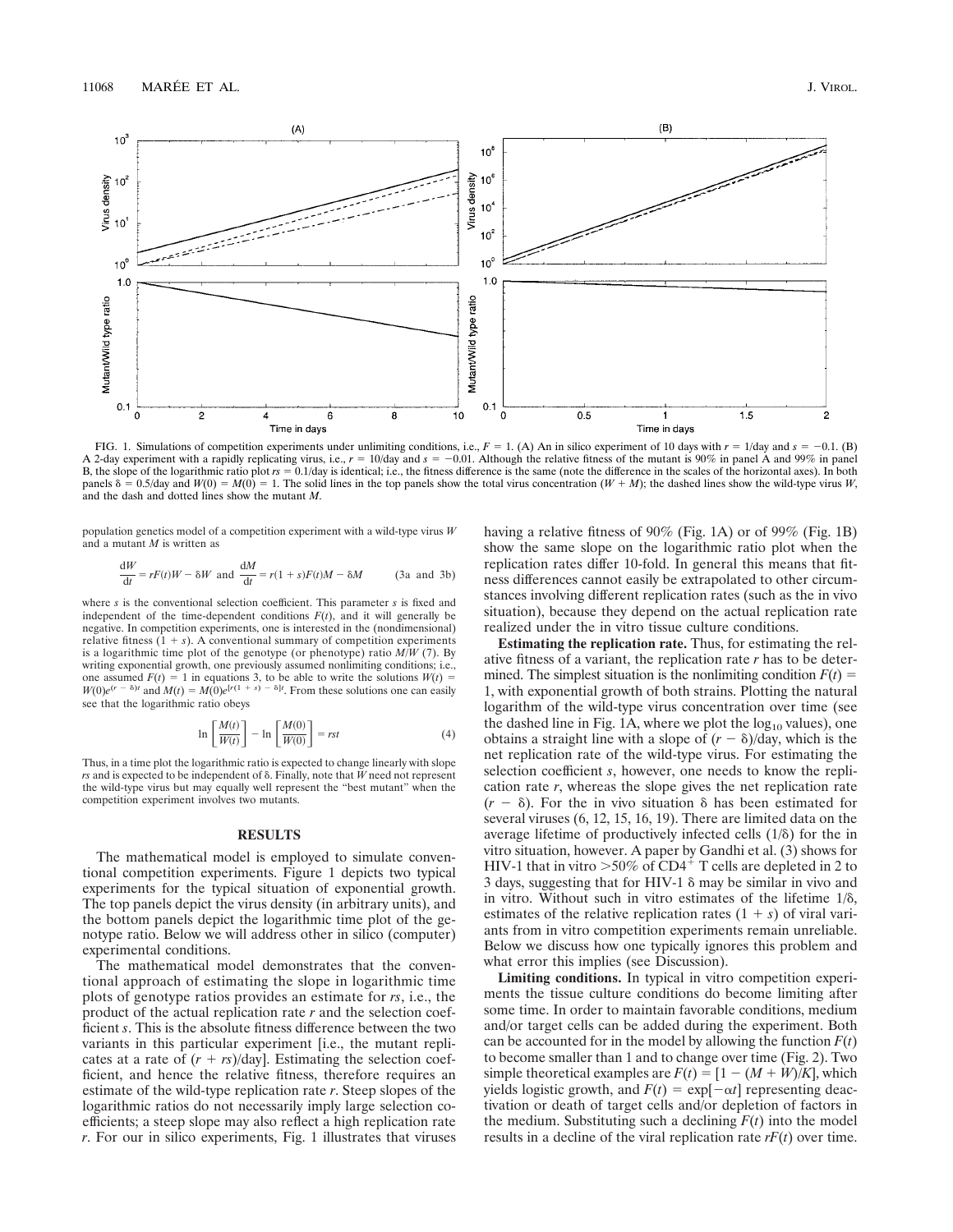

FIG. 2. Competition experiments under limiting conditions, i.e.,  $F(t) \le 1$ . Both panels depict a 10-day experiment with  $r = 2$ /day,  $s = 0.1$ ,  $\delta = 0.5$ /day, and  $W(0) = 1$ . In panel A,  $F(t) = [1 - (W + M)/K]$  with  $K = 10^3$ , and be calculated from the beginning and end points only. The solid lines in the top panels show the total virus concentration  $(W + M)$ ; the dashed lines show the wild type virus *W*, and the dash and dotted lines show the mutant *M*.

As a consequence, the fitness difference, as measured by the slope of the logarithmic ratio, also declines over time (Fig. 2).

Estimation of the fitness difference under limiting conditions requires an estimate of the total replication during the experiment. Provided that there are data on the viral expansion during the experiment, there is a simple solution to this problem. In the appendix we derive that the selection coefficient can be directly estimated from the initial and final values of the concentration of the wild-type virus *W* and the genotype ratio  $H = M/W$ . For an experiment of *T* days we derive that

$$
s = \frac{\ln[H(T)/H(0)]}{\ln[W(T)/W(0)] + \delta T}
$$
\n<sup>(5)</sup>

where  $W(T)/W(0)$  is the fold expansion of the wild-type virus during the experiment and  $H(T)/H(0)$  is the fold change in the *M/W* ratio over the *T* days of the experiment.

In Table 1 we show that one can accurately estimate the selection coefficients *s* from all four in silico experiments in Fig. 1 and 2 by this formula (and by knowing that  $\delta = 0.5/d$ ay in our computer experiments). In all cases we recover the correct coefficient of selection by considering only the data at the start and at the end of the experiment. The nonlinear time course of the viral replication during the experiment remains irrelevant for estimating the relative fitness.

**Experimental data.** To illustrate our approach for the in vitro situation, Fig. 3 and Table 2 provide examples of data from tissue culture competition experiments that were set up to estimate differences in the replication rates of various zidovudine (AZT)-resistant HIV-1 mutants. Halfway through each experiment of 8 days, the cultures were split in half; i.e., half of the medium and cells was replenished with fresh medium and cells (Fig. 3). Table 2 shows that the relative fitness can be estimated by considering the percentage of the mutant virus and the total virus density (as measured by use of the HIV-1 capsid p24 antigen [CA-p24]) at the start and end of each experiment. We show in the appendix that the twofold dilution during the experiment can be corrected for by the ln 2 factor in equation 14. The relative fitness of the variants varies around 90%.

In these experiments the viral density was measured by use

of the CA-p24 antigen. It is important to realize that equation 5 requires only the fold expansion of the virus during the experiment. Equation 5 should therefore allow one to measure the viral density by any type of assay. Being based upon this nondimensional ratio only, most scaling properties of the experimental readout should cancel. We do, however, require that the assay be used within its linear range and that the readout remain proportional to the number of productively infected cells. Note that, due to the possible accumulation of the CA-p24 antigen, the latter requirement need not be true for CA-p24. In that case the selection coefficients in Table 2 represent lower bounds.

**The in vivo steady state.** Several viruses establish a chronic infection in their host with an approximately steady-state viral load. For estimating the relative fitness, such a QSS is a much simpler situation than the situations involving expanding virus populations considered above, because one may employ the steady-state equation to estimate the replication rate (4). For a QSS concentration of the wild-type virus, equation 3a, with  $dW/dt \approx 0$ , gives  $rF(t) \approx \delta$ . Thus, the slope of the logarithmic ratio becomes  $\delta s$  (4). Hence, if  $\delta$  is known, one can divide this slope by  $\delta$  to calculate *s*. The population geneticist's way to do this is to scale time with the estimated generation time  $1/\delta$  (4).

**Multiple mutants.** Competition experiments need not be pairwise and may instead involve several genotypes at once.

TABLE 1. Estimation of the coefficient of selection from the four artificial data sets in Fig. 1 and 2*<sup>a</sup>*

| W(T)/W(0) | H(T)/H(0)           | $\delta T$ |         |
|-----------|---------------------|------------|---------|
| 148.4     | 0.3679              |            | $-0.1$  |
|           |                     |            | $-0.01$ |
| 562.3     | 0.3220              |            | $-0.1$  |
| 3.800     | 0.5307              |            | $-0.1$  |
|           | $1.785 \times 10^8$ | 0.8187     |         |

*<sup>a</sup>* We determined the wild-type virus concentration and the mutant/wild-type ratio, at the start (i.e.,  $t = 0$ ) and at the end (i.e.,  $t = T$ ) of the stimulation. These in silico data are given as the fold expansion.  $W$  is the wild-type virus concentration, and *H* is the mutant/wild-type virus ratio *M/W* (see the appendix). The table demonstrates that equation  $5$  correctly retrieves the selection coefficients for each of the growth curves in Fig. 1 and 2.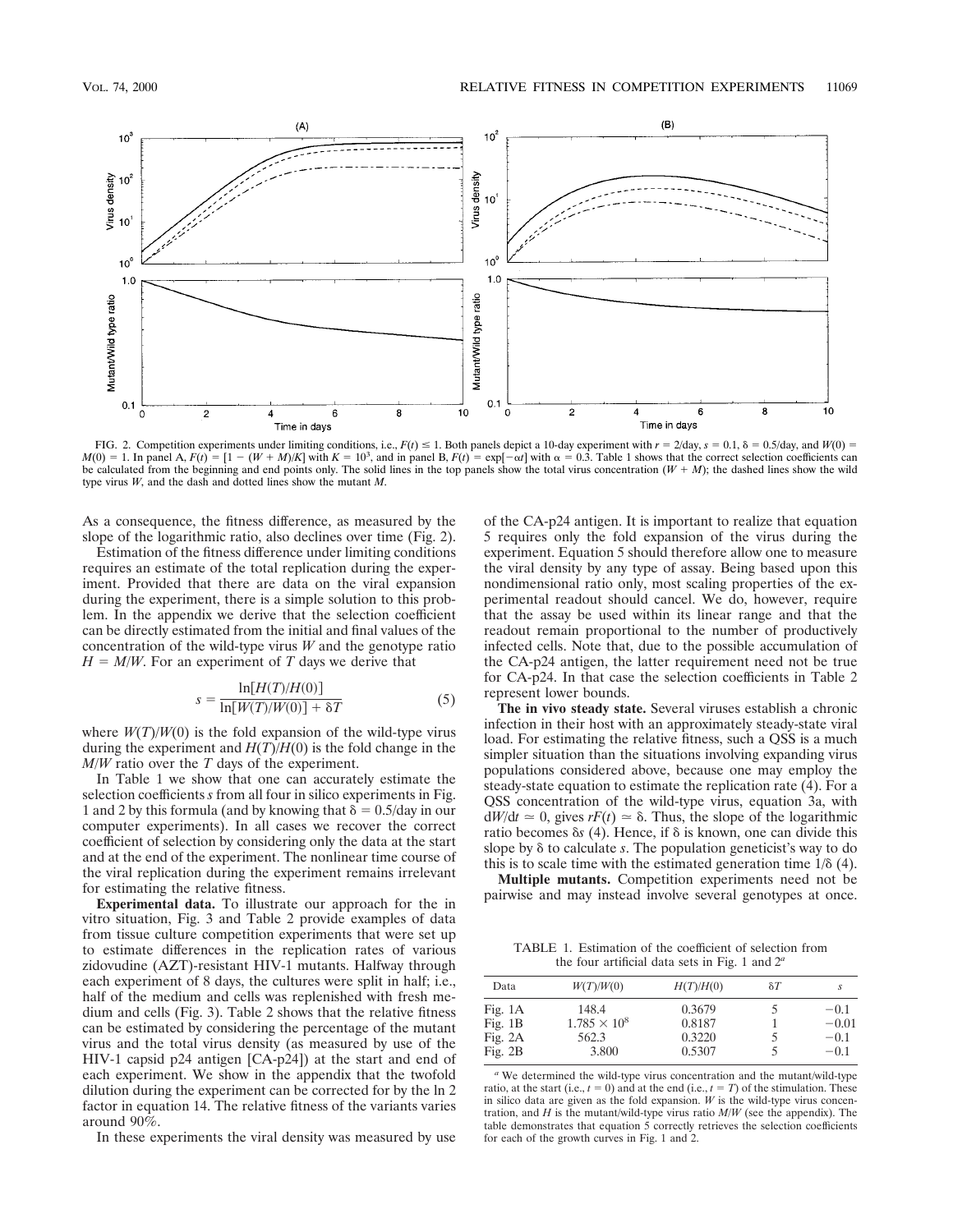

FIG. 3. Two sequential competition experiments between wild-type HIV-1 and the AZT-resistant variant M41L/T215Y. Competition experiments were initiated by infection of phytohemagglutinin-stimulated peripheral blood mononuclear cells with a virus mixture containing the wild-type HXB2 virus and the AZT-resistant variant. At day 3, the cells were washed, and a cell-free sample was taken from the culture for CA-p24 analysis. At day 7, half of the culture was removed, and fresh medium supplemented with phytohemagglutinin-stimulated peripheral blood mononuclear cells was added. At day 11, virus supernatant was harvested and used for CA-p24 analysis, and the ratio of the wild-type to the mutant genotype frequency was established [*H*(11)]. The genotype ratio at day 3 was assumed to be identical to that at day 11 of the previous passage (W. Keulen et al., submitted for publication). In Table 2 we compute the selection coefficients  $s = -0.0862$  and  $s = -0.0979$  for the two experiments.

Additionally, the in vivo evolution may involve several genotypes at measurable quantities (4). The multiple strains compete by means of the growth function that is computed from the expansion of the wild-type virus. Equation 5 therefore allows one to compute each of the selection coefficients by considering the expansion of the wild-type virus *W*(*T*)/*W*(0) (or that of the best variant) with the respective changes of the genotype ratios  $H(T)/H(0)$  of all variants present in the experiment.

# **DISCUSSION**

The concept of a relative fitness as defined by the slope *rs* of logarithmic plots of the genotype ratio (7) has been confused with the relative fitness in population genetics  $(1 + s)$  in several previous publications (see, e.g., references 5, 9, 10, and 18). Since the viral replication rate can become very high under conditions favoring exponential growth, one may measure a large fitness difference *rs* even when the coefficient of selection *s* is relatively small. Previous authors have indeed been surprised by the large fitness differences that were found in the slopes of logarithmic plots of the genotype ratio (14). Under QSS conditions, such as a chronic in vivo infection, the replication rate approaches the death rate. This allows the relative fitness to be obtained by scaling time to the viral generation time (4). Since this method has also been applied to nonsteady-state conditions (5), there is even more confusion in the literature. Notwithstanding the confusion on the underlying mathematical model, it has been recognized that the outgrowth of viral variants depends on the realized replication rate (20). Confirming our results, it was demonstrated that the rate at which a wild-type duck hepatitis B virus replaces an initial mutant depends on the rate of production of new hepatocytes (20).

We have shown that realistic estimates of the relative fitness requires an estimate for the average lifetime of infected cells ( $1/\delta$ ). Although  $\delta$  is known for several viruses in the in vivo situation, it is not known for typical in vitro conditions. This

problem has been overlooked before because one typically writes models in terms of a net replication rate incorporating the death rate  $\delta$  [e.g.,  $dM/dt = r(1 + s)M$ ]. By developing our model from a model with infection and production parameters, however, we derived that the selection coefficient should be independent of the death rate  $\delta$ . Hence, one requires an estimate of  $\delta$  to estimate selection coefficients. In our model, we could also interpret the replication rate *r* as a net replication rate by setting  $\delta = 0$  in equation 3. The appendix shows that this approximation becomes valid when  $r$  is  $\gg \delta$  (see, e.g., Fig. 1b). This illustrates an advantage of performing competition experiments with favorable unlimiting conditions: high replication rates decrease the effect of  $\delta$ .

If multiple mutants are compared in pairwise competition experiments with a wild-type virus and there is no information

TABLE 2. Estimation of the coefficient of selection from several competition experiments between virus with a wild-type reverse transcriptase gene and several AZT-resistant mutants with point mutations in the reverse transcriptase gene*<sup>a</sup>*

| Mutant     | $CA-p24$<br>(ng/ml) |                                        | %M        |          | W              |                | S                  | $(1 + s)$ |
|------------|---------------------|----------------------------------------|-----------|----------|----------------|----------------|--------------------|-----------|
|            |                     | Day 3 Day 11 Day 3 Day 11 Day 3 Day 11 |           |          |                |                |                    |           |
| M41L       | 0.03                | 63                                     | 30        | 10       | $0.021$ 56.7   |                | $-0.11$            | 0.89      |
| T215Y      | 0.07<br>0.17        | 87<br>69.45                            | 50<br>-25 | 25<br>10 | 0.035<br>0.127 | 65.25<br>62.5  | $-0.09$<br>$-0.10$ | 0.90      |
| M41L/T215Y | 0.03<br>0.18        | 63<br>102.51                           | 50<br>25  | 25<br>10 | 0.015<br>0.135 | 47.25<br>92.26 | $-0.09$<br>$-0.10$ | 0.91      |

*<sup>a</sup>* Three examples with the mutants M41L and T215Y are shown. The total virus concentrations, as measured by the CA-p24, and the percentage of the mutant genotype (*M*) allow one to compute the wild-type virus density (*W*) (as measured by the CA-p24 antigen) and the genotype ratio (*H*) [as  $% M/(100 - %$ *M*)]. From these values we compute the dimensionless fold expansion of the wild-type virus  $W(11)/W(3)$  and the genotype ratio  $H(11)/H(3)$ , which when substituted into equation 14, with  $\delta = 0.5/\text{day}$  (3) and  $\dot{T} = 8$  days, yields the selection coefficients. The relative fitness  $(1 + s)$  is an average.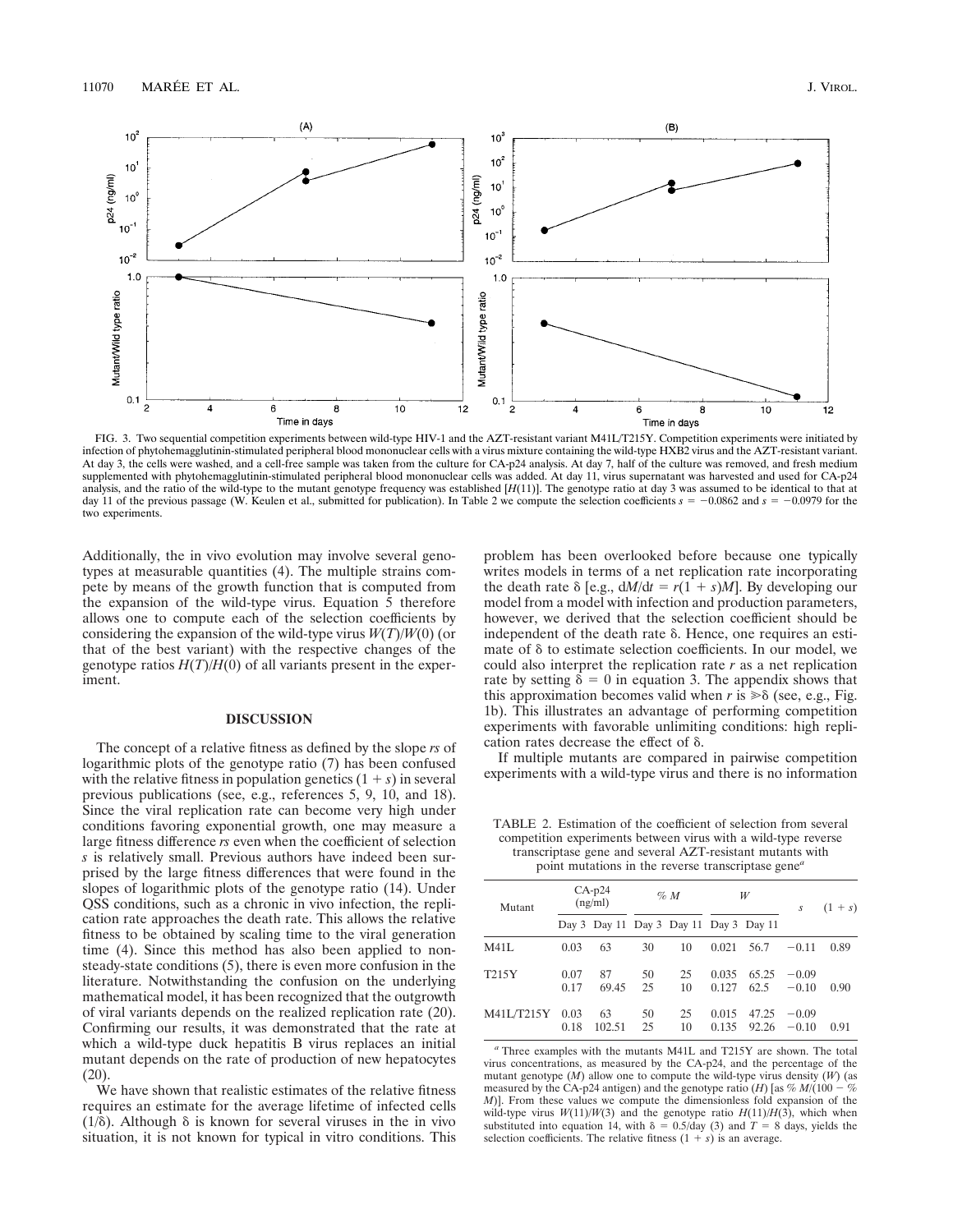on the replication rate *r*, one does obtain a correct ranking of the fitness differences  $rs_1, rs_2, \ldots, rs_n$  from the respective logarithmic slopes (provided that the experimental conditions are the same). This provides information on the fold differences  $s_i/s_j$  in the selection coefficients between the variants. To estimate how the mutants compare to the wild type and what the ratios  $(1 + s_i)/(1 + s_j)$  in the relative fitnesses are, one still requires equation 5 however.

The main idea of a relative fitness is that it should allow for extrapolation to other situations. For instance, knowing the in vivo replication rate of the wild-type virus (8, 13, 17), one should be able to multiply this by the relative fitness value  $(1 +$ *s*) to obtain the in vivo replication rate of a variant. A word of caution remains appropriate however. The selection coefficient measured in vitro may depend on the precise in vitro conditions, such as the nucleotide availability (1) and the initial viral density (18). Thus, although we have provided an algorithm for estimating the true conventional relative fitness, it remains questionable whether in vitro estimates can be extrapolated to the in vivo situation.

In summary, we have shown that estimating a generic relative fitness  $(1 + s)$  requires, besides the time course of the genotype frequencies (7), additional estimates for the fold expansion of the wild-type virus and the death rate  $\delta$  of productively infected cells during the competition experiment. Based upon this information, a simple formula allows one to estimate the coefficient of selection *s*. This formula is available on the website at http://www-binf.bio.uu.nl/~rdb/fitness.html. A final advantage of this model is that it explicitly allows replication rates to change during the experiment when conditions become limiting and/or by experimental manipulation.

# **APPENDIX**

In equation 3 we have allowed for changes in the actual replication rate by writing the replication rate  $rF(t)$ . Here we allow the replication  $r(t)$  to be an arbitrary function of the time  $t$  during a competition experiment. The experiment starts at time  $t = 0$  and ends at time  $t = T$ .

First, define the ratio of mutant to wild-type virus as  $H = M/W$ , and define  $h = \ln H$  as the logarithmic ratio. From equation 3 one obtains by the normal rules of differentiation  $dH/dt = sr(t)H$  and, hence

$$
\frac{\mathrm{d}h}{\mathrm{d}t} = sr(t) \tag{6}
$$

Thus, the logarithmic ratio  $h(T)$  at the end of the experiment is

$$
h(T) = h(0) + s \int_0^T r(t) dt
$$
 (7)

For the wild type virus we follow a similar procedure by first defining  $w = \ln W$ , and then  $dW/dt = r(t)W - \delta W$  yields

$$
\frac{\mathrm{d}w}{\mathrm{d}t} = r(t) - \delta \tag{8}
$$

For the end of the experiment we obtain

$$
w(T) = w(0) + \int_0^T [r(t) - \delta] dt = w(0) - \delta T + \int_0^T r(t) dt
$$
 (9)

which, when rewritten as

$$
\int_{0}^{T} r(t)dt = w(T) - w(0) + \delta T
$$
\n(10)

can be substituted in equation 7 to obtain

$$
h(T) - h(0) = s[w(T) - w(0) + \delta T]
$$
\n(11)

Since *h* and *w* are logarithms, this can be rewritten into equation 5 in the text.

In several experimental setups one refreshes the medium at some point during the experiment. Consider, for example, a case where one removes half of the infected cells and medium at time  $t = T<sub>h</sub>$  to add fresh medium and target cells. By this procedure, equation 9 changes into

$$
w(T_h) = w(0) - \delta T_h + \int_0^{T_h} r(t) dt
$$
 (12a)

and

$$
w(T) = w(T_h) - \ln 2 - \delta(T - T_h) + \int_{T_h}^{T} r(t) dt
$$
 (12b)

Since

$$
\int_0^T r(t)dt = \int_0^{T_h} r(t)dt + \int_{T_h}^T r(t)dt = w(T) - w(0) + \delta T + \ln 2
$$
 (13)

we obtain

$$
s = \frac{\ln[H(T)/H(0)]}{\ln 2 + \ln[W(T)/W(0)] + \delta T}
$$
(14)

Thus, halving the number of cells at any time during the experiment can be corrected for by adding the factor ln 2 to the denominator.

# **ACKNOWLEDGMENTS**

We thank André Noest, José Borghans, and James Cohen Stuart for discussion and comments.

This work is partially supported by a grant from the Dutch AIDS Foundation (PccO grant  $1317$ ). A. F. M. Marée is supported by the Priority Program Nonlinear Systems of the Netherlands Organization for Scientific Research.

#### **REFERENCES**

- 1. **Back, N. K., M. Nijhuis, W. Keulen, C. A. Boucher, B. O. Oude Essink, A. B. Van Kuilenburg, A. H. Van Gennip, and B. Berkhout.** 1996. Reduced replication of 3TC-resistant HIV-1 variants in primary cells due to a processivity defect of the reverse transcriptase enzyme. EMBO J. **15:**4040–4049.
- 2. **Coffin, J. M.** 1995. HIV population dynamics in vivo: implications for genetic variation, pathogenesis, and therapy. Science **267:**483–489.
- 3. **Gandhi, R. T., B. K. Chen, S. E. Straus, J. K. Dale, M. J. Lenardo, and D. Baltimore.** 1998. HIV-1 directly kills CD4<sup>+</sup> T cells by a Fas-independent mechanism. J. Exp. Med. **187:**1113–1122.
- 4. **Goudsmit, J., A. De Ronde, E. De Rooij, and R. J. De Boer.** 1997. Broad spectrum of in vivo fitness of human immunodeficiency virus type 1 subpopulations differing at reverse transcriptase codons 41 and 215. J. Virol. **71:** 4479–4484.
- 5. **Harrigan, P. R., S. Bloor, and B. A. Larder.** 1998. Relative replicative fitness of zidovudine-resistant human immunodeficiency virus type 1 isolates in vitro. J. Virol. **72:**3773–3778.
- 6. **Ho, D. D., A. U. Neumann, A. S. Perelson, W. Chen, J. M. Leonard, and M. Markowitz.** 1995. Rapid turnover of plasma virions and CD4 lymphocytes in HIV-1 infection. Nature **373:**123–126.
- 7. **Holland, J. J., J. C. De la Torre, D. K. Clarke, and E. Duarte.** 1991. Quantitation of relative fitness and great adaptability of clonal populations of RNA viruses. J. Virol. **65:**2960–2967.
- 8. **Little, S. J., A. R. McLean, C. A. Spina, D. D. Richman, and D. V. Havlir.** 1999. Viral dynamics of acute HIV-1 infection. J. Exp. Med. **190:**841–850.
- 9. **Maeda, Y., D. J. Venzon, and H. Mitsuya.** 1998. Altered drug sensitivity, fitness, and evolution of human immunodeficiency virus type 1 with pol gene mutations conferring multi-dideoxynucleoside resistance. J. Infect. Dis. **177:** 1207–1213.
- 10. **Miralles, R., A. Moya, and S. F. Elena.** 1999. Effect of population patchiness and migration rates on the adaptation and divergence of vesicular stomatitis virus quasispecies populations. J. Gen. Virol. **80:**2051–2059.
- 11. **Nagylaki, T.** 1992. Introduction to theoretical population genetics. Springer-Verlag, Berlin, Germany.
- 12. **Neumann, A. U., N. P. Lam, H. Dahari, D. R. Gretch, T. E. Wiley, T. J. Layden, and A. S. Perelson.** 1998. Hepatitis C viral dynamics in vivo and the antiviral efficacy of interferon-alpha therapy. Science **282:**103–107.